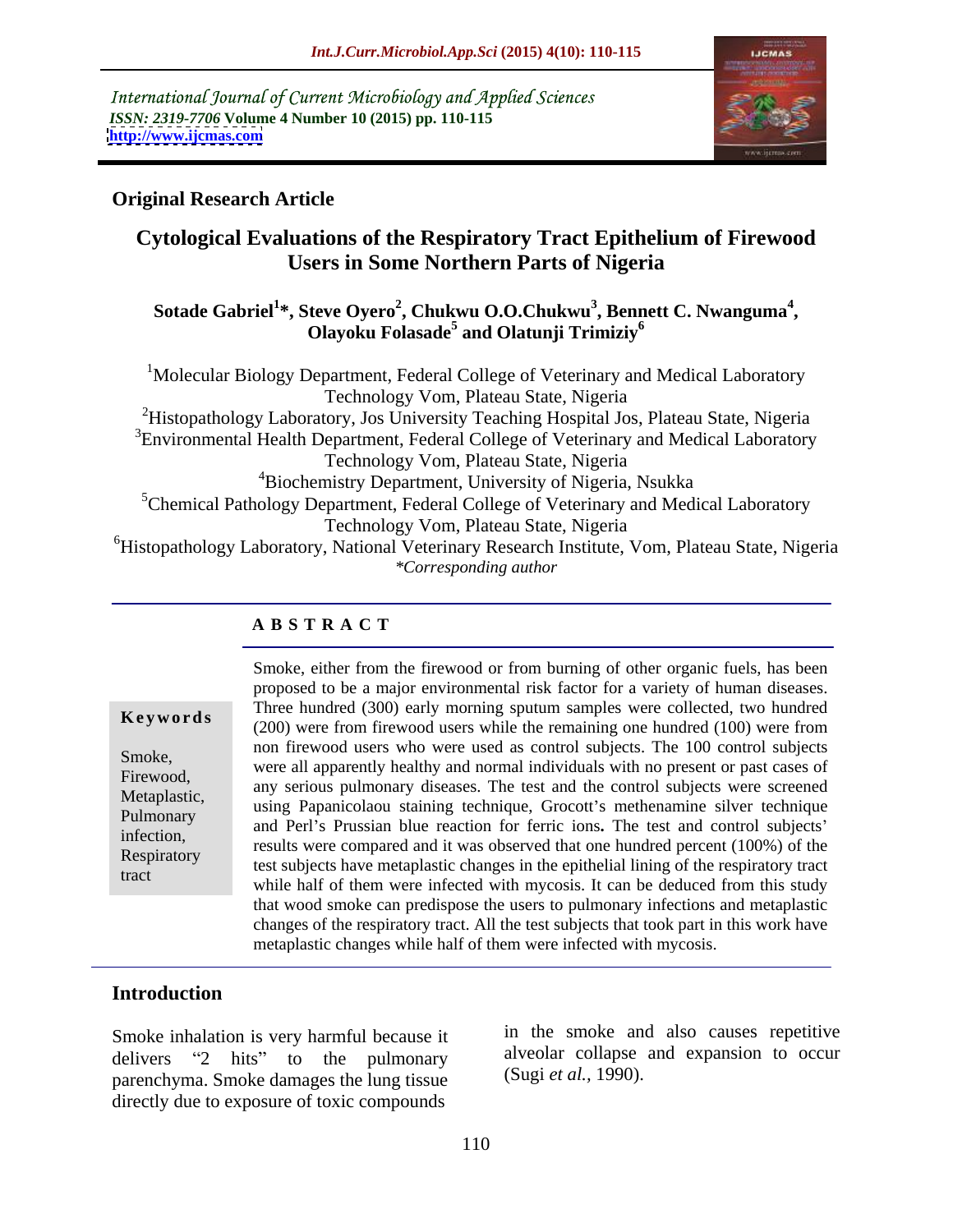The sentiment that wood smoke, being a Wood smoke exposures can disrupt cellular natural substance, must be benign to humans membrane, depress immune system activity, is still sometime heard. It is now well damage the layer of cells that protects and established, however, that wood, burning cleanse the airways and disrupt enzyme stoves and fireplaces as well as wild land and agricultural fires emit significant quantities of known health-damaging In Northern Nigeria, majority of the pollutants, including several carcinogenic compounds (e.g. polycyclic aromatic hydrocarbons, benzene, aldehydes, respirable particulate matter, carbon The main aim of this study is for the monoxide  $(CO)$ , nitrogen dioxides  $(NO<sub>2</sub>)$ , possible changes in the lining epithelium of and other free radicals) (Tuthill, 1984; the respiratory tract of firewood users and to Koenig and Pierson, 1991; Larson and Koenig, 1994; Leonard *et al.,* 2000; Dubick epithelial lining of firewood users. Another *et al.,* 2002; Traynor *et al.,* 1987). is to compare the cytological changes in the

(Traber, 2000). Currently, the treatment for ARDS is only supportive in the form of mechanical ventilation and general critical **Materials and Methods** care (Betchley *et al.,* 1997).

However, if mechanical ventilation is this study with age range from 18–70 years improperly used, it can cause ventilator irrespective of age, sex, or nationality. 200 induced lung injury (VILI) that exacerbates the primary injury and significantly increases mortality in ARDS patients as controls. (Boman, 2003).

The effects of wood smoke on the healthy and normal individuals with no respiratory tract of firewood users are present or past cases of any serious therefore numerous. It could cause cancer of the lungs, asphyxia (lack of oxygen), and metaplasia (Pryor, 2002). Sputum sample collection

abundant in wood smoke (Sparrow *et al.,* 2002). and sterile container.

levels (Zelikoff, 2000).

household use firewood as means of cooking.

Patients who suffer severe smoke inhalation firewood users and those of non users. Final during a structure fire can develop serious aim is to educate the users on safety pulmonary lesions that may progress into measures when using firewood. Also to acute respiratory distress syndrome (ARDS) educate the populace on the health hazards determine the extent of damage on the epithelial lining of the respiratory tract of associated with careless use of firewood.

# **Materials and Methods**

Three hundred (300) subjects participated in were firewood users while the remaining 100 were non firewood users who were used as controls.

The 100 control subjects were all apparently pulmonary disease(s).

# **Sputum sample collection**

An environment protection agency (EPA) Early morning sputum sample used for this study concludes that breathe wood smoke study was collected from all these subjects. particles during high pollution day is They were instructed to gaggle mouth and equivalent to smoking 4- 16 cigarette. Some buccal cavity with water and then take about of the cancers causing chemicals found in four deep breaths followed by a few short cigarette smoke have also been found to be cough, then inhale and cough out forcefully. They then expectorated sputum into a clean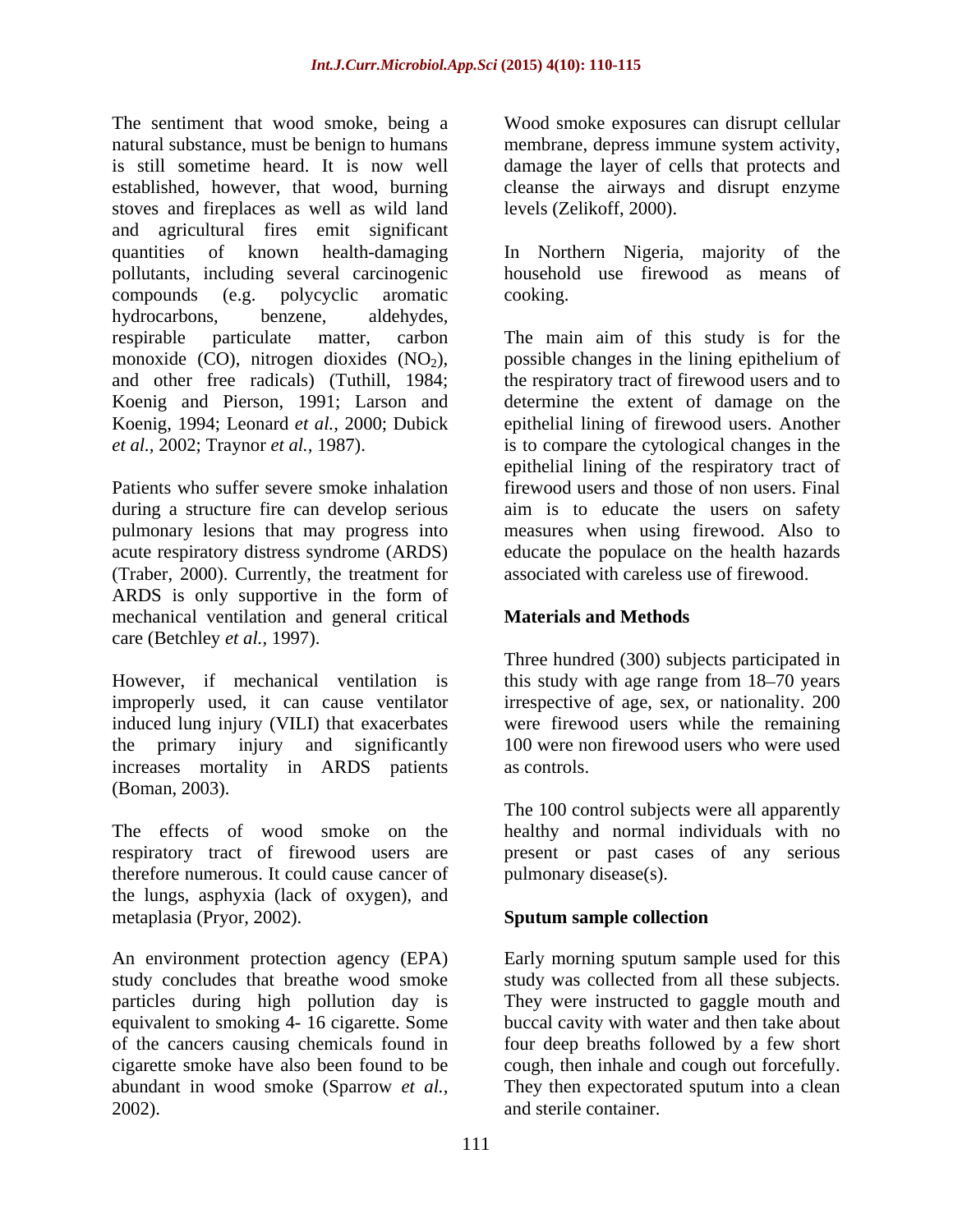From the macroscopic distribution of sputum appearance of test and control subjects, thirty two subjects (16%) from the quality depends directly on ventilation and test subjects produced black mucoid sputum air mixing of the space. There was an against 0 (0%) of the control subjects. Fifty experimental evidence to show that six (28%) of the test subjects produced reduction in ventilation increased exposure mucoid sputum while ten subjects (10%) produced mucoid sputum among the control increased susceptibility of the lungs to subjects. different types of infections.

All the 200 test subjects that participated in mycotic infections. The manifestation of that 10% of individuals who were not may be as a result of continuous inhalation infections.

**Results and Discussion** of wood smoke which may have provided a conducive environment for fungi to grow. Beck and Brain in 1998 stated that besides the fuel quality, the impact of indoor air wood smoke, which consequently

this study have metaplastic change which positive for mycoses while none of them had represents 100%. 104 (52%) out of the 200 metaplastic changes. This agrees with the test subjects have the samples positive for work by Sallsten *et al.* (2006) which states mycotic infections among the test subjects exposed to wood smoke had pulmonary tract Eight (8%) of the control subjects were that 10% of individuals who were not infections.

| <b>Table.1</b> Shows the macroscopic distribution of sputum appearance of test and control<br>subjects |  |
|--------------------------------------------------------------------------------------------------------|--|
|--------------------------------------------------------------------------------------------------------|--|

|                   | <b>Test subjects</b> |                                 | <b>Control subjects</b> |                |
|-------------------|----------------------|---------------------------------|-------------------------|----------------|
| <b>Macroscopy</b> |                      | No. of cases Percentage $(\% )$ | No. of cases            | Percentage (%) |
| Black mucoid      | 32                   | 16                              |                         |                |
| Mucoid            | 56                   | 28                              |                         |                |
| Creamy            | 44                   | 22                              |                         |                |
| Brownish          |                      | 12                              |                         |                |
| Foamy             |                      | 18                              |                         |                |
| Watery            |                      |                                 |                         |                |
| <b>TOTAL</b>      | 200                  | 100                             | 100                     | 100            |

Table.2 The cytological findings using Grocott's modification of Gomori's Methenamine silver method of test and control subjects

|                    | <b>Test subjects</b> |                                 | <b>Control subjects</b> |                          |
|--------------------|----------------------|---------------------------------|-------------------------|--------------------------|
| <b>Findings</b>    |                      | No. of cases Percentage $(\% )$ | No. of cases            | Percentage (%)           |
| Fungi hypae        | 88                   | 42                              | 18                      | 18                       |
| Spores             | 44                   | 22                              |                         |                          |
| Abnormal           |                      |                                 |                         |                          |
| Squamous cells     | 200                  | 100                             |                         | $\overline{\phantom{0}}$ |
| Ferruginous bodies | 104                  | 52                              |                         |                          |
| Dust cells         | 200                  | 100                             | $\overline{1}$          | $\perp$                  |
| <b>TOTAL</b>       | <b>200</b>           | <b>100</b>                      | <b>100</b>              | <b>100</b>               |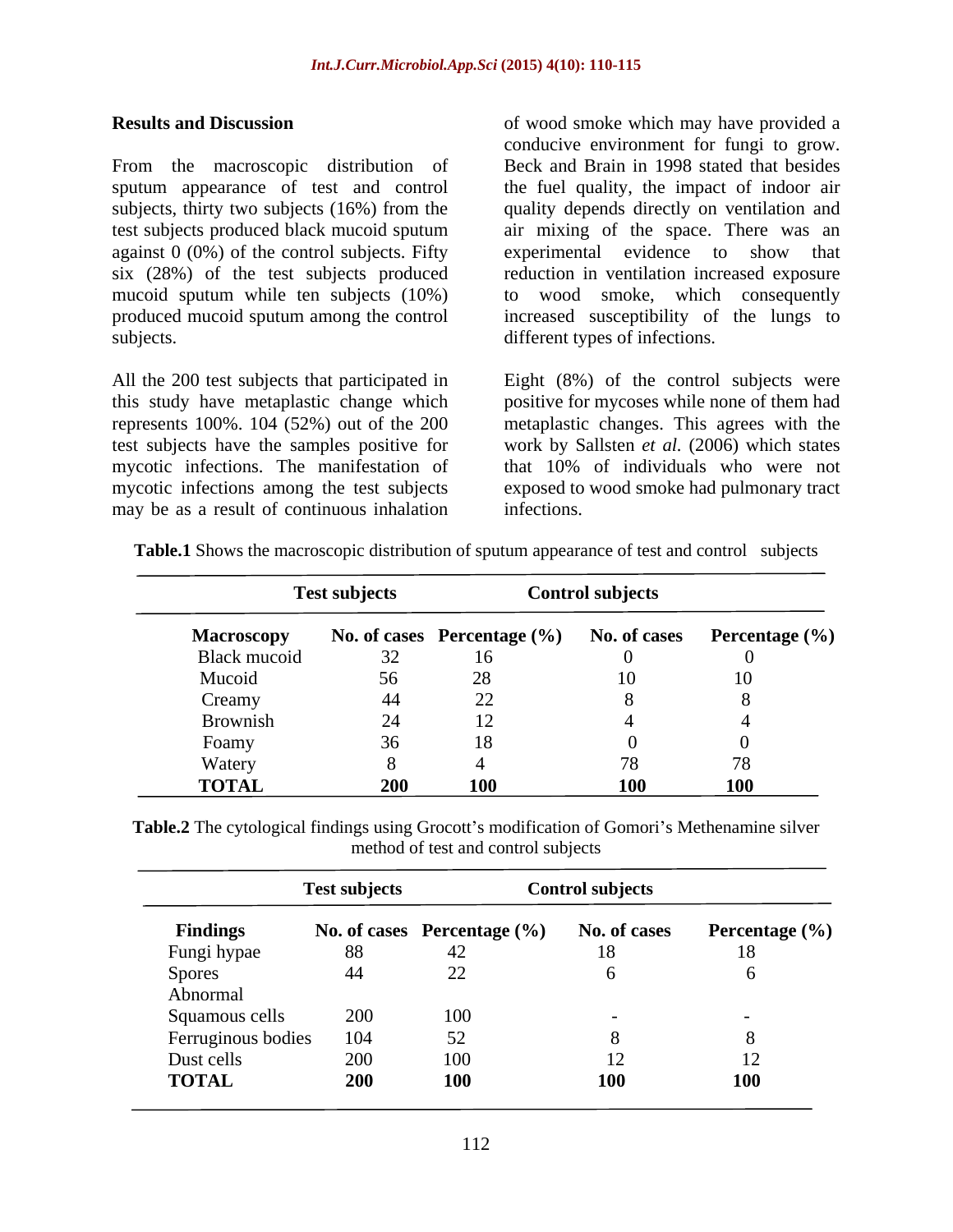|                     | Test subjects            |                             | Control subjects         |                          |
|---------------------|--------------------------|-----------------------------|--------------------------|--------------------------|
| <b>Findings</b>     |                          | No. of cases Percentage (%) | No. of cases             | Percentage (%)           |
| Fungi hypae         | 72                       | 36                          | 12                       | 12<br>$\perp$            |
| <b>Spores</b>       | 60                       | 30                          |                          | h                        |
| Abnormal            |                          |                             |                          |                          |
| Squamous cells      | 200                      | 100                         | $\overline{\phantom{a}}$ | $-$                      |
| Ferruginous bodies  | 104                      | 52                          | $\sim$                   | $\sim$                   |
| Dust cells          | 200                      | 100                         | $\overline{\phantom{0}}$ | $\overline{\phantom{0}}$ |
| Bacteria            | 96                       | 48                          | $\overline{\phantom{0}}$ | $\overline{\phantom{a}}$ |
| Parasite            | $\overline{\phantom{0}}$ | $\sim$ $\sim$               | $\overline{\phantom{0}}$ | $\overline{\phantom{0}}$ |
| Curschmann's spiral |                          | $\sim$                      | $\overline{\phantom{0}}$ | $\overline{\phantom{0}}$ |
| Inflammatory cells  | 116                      | 58                          | $\overline{\phantom{0}}$ | $\overline{\phantom{0}}$ |
| <b>TOTAL</b>        | <b>200</b>               | 100                         | <b>100</b>               | <b>100</b>               |

**Table.3** Cytological findings using the Papanicolaou staining technique of test and control subjects subjects and the state of the state of the state of the state of the state of the state of the state of the state of the state of the state of the state of the state of the state of the state of the state of the state of t

Table.4 Cytological findings using the Perl's Prussian blue technique of test and control subjects

|                                 | Test subjects |                                 | Control subjects         |                |
|---------------------------------|---------------|---------------------------------|--------------------------|----------------|
| <b>Findings</b><br>Haemosiderin |               | No. of cases Percentage $(\% )$ | No. of cases             | Percentage (%) |
| (Ferric salt)                   | ے ت           | 16                              |                          |                |
| Nuclei                          | 200           | 100                             | $\sim$<br>1 <sub>U</sub> | 100            |
| <b>TOTAL</b>                    | 200           | 100                             | 100<br>TVA               | <b>100</b>     |

Figure.1 *Aspergillus fumigatus* (Grocott's Methenamine Silver tech., X40)

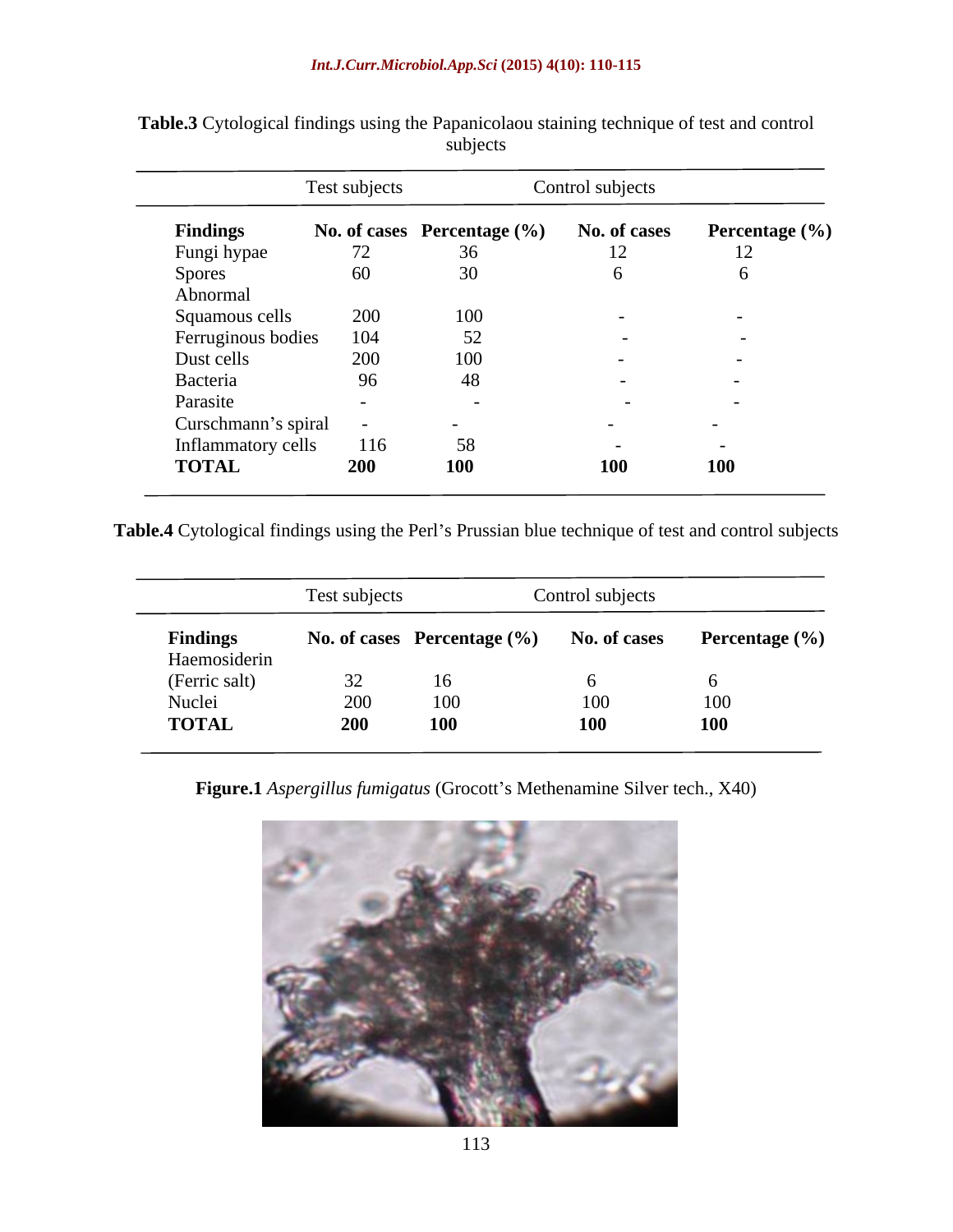

**Figure.2** *Aspergillus fumigatus* (Grocott's Methenamine Silver tech., X40)

This study also reveals numerous abnormal encouraged when carrying out investigation squamous cells which indicate metaplastic changes in the epithelial lining of the respiratory tract as a result of continuous In conclusion, wood smoke can predispose inhalation of wood smoke among the the users to pulmonary infections, villagers using Papanicolaou staining metaplastic changes of the respiratory tract technique. Bacteria, inflammatory cells, and can also be infected with mycosis ferruginous bodies and dust cells may be as a result of carbon content in wood smoke. The control subjects were negative for **Recommendation** abnormal squamous cells, bacteria, parasite, dust cells, ferruginous bodies, curschmann's<br>spiral and inflammatory cells.

Perl's Prussian blue technique of test and control subjects revealed that 32 (16%) of the test subjects were positive for haemosiderin (ferric salt) pigment while only 6 (6%) of the control subjects have this pigment, this may be as a result of ferruginous bodies or asbestos bodies which are composed of various substances including iron that are encrusted upon a thin needlelike fiber (Johnston *et al.,* 2002).

As was observed in this study, the use of Papanicolaou staining technique, Grocott's methenamine silver method and Perl's Prussian blue technique should be

on sputum cytology.

the users to pulmonary infections, (*Aspergillus fumigatus*).

# **Recommendation**

spiral and inflammatory cells. improved categories of stoves to reduce the We recommend the adoption of the use of impact of smoke on people's health and the environment. Government should initiate a deliberate policy that would discourage the felling of trees for fire wood, and ensure that rural dwellers had sustainable access to kerosene and other environment friendly sources of energy, as parts of efforts to stop the use of fire wood.

### **Acknowledgment**

Special thanks to my Parents, Evangelist & Mrs. Sotade E.O, my wife, Mrs. Sotade B.D, my son and my daughter, and also to my brothers and sisters.